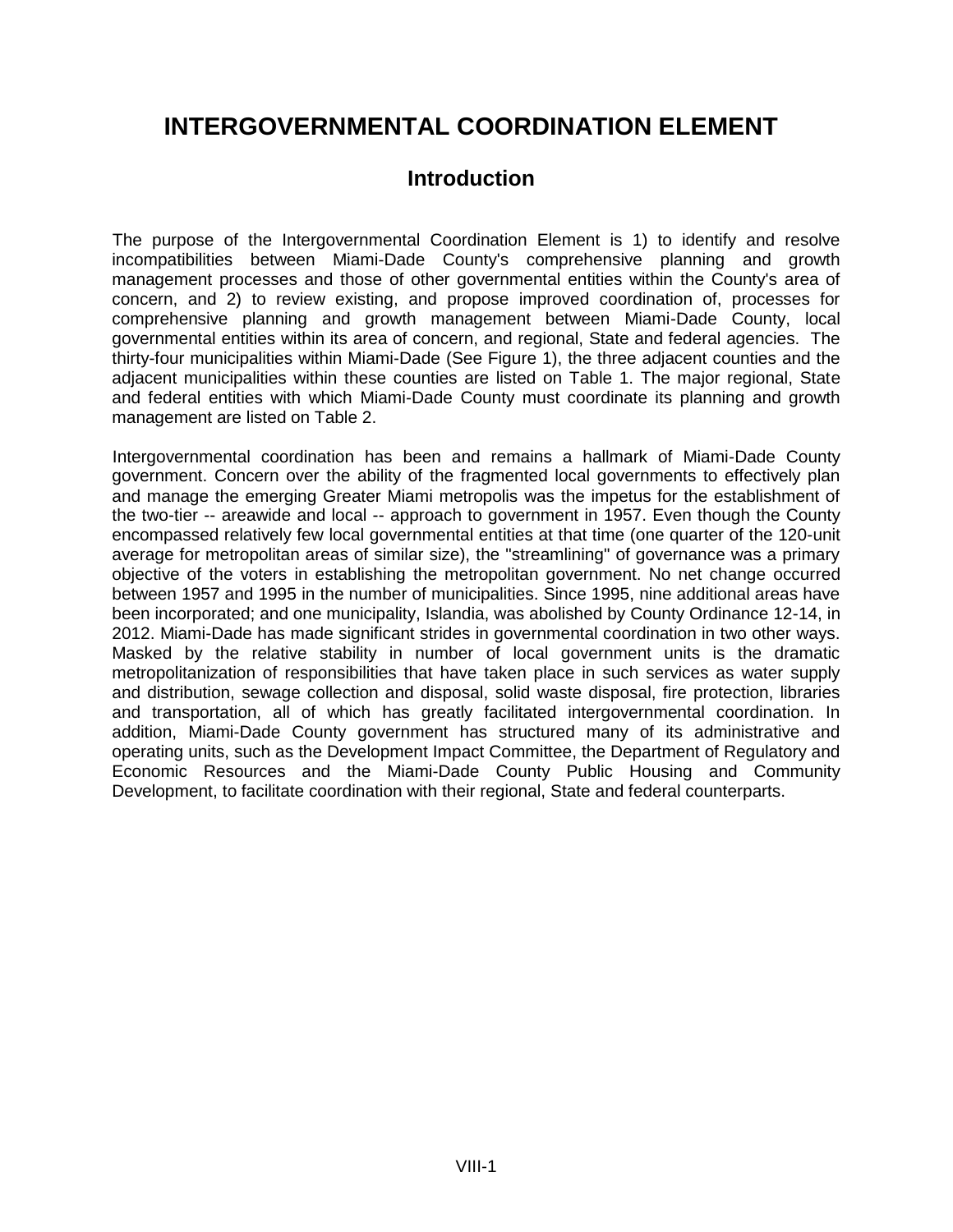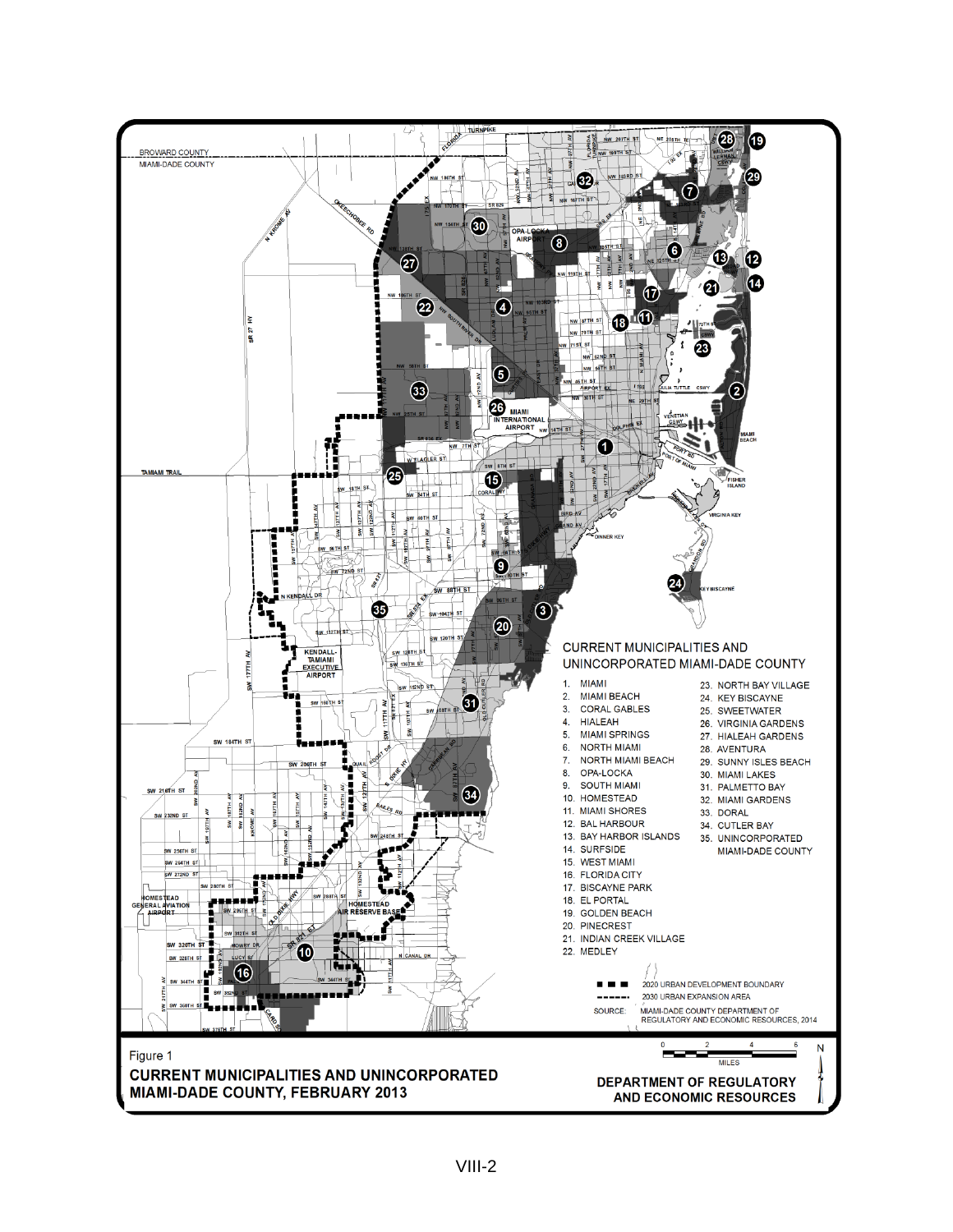Effective comprehensive planning has also been a central focus of the Miami-Dade government from the onset. The power to "prepare and enforce comprehensive plans for the development of the county" was one of twenty-four specified in the County Home Rule Charter in 1957 and a Department of Planning is one of the four departments required by the County Home Rule Charter. The County adopted its first land use plan in 1965 and has since enacted a series of increasingly more refined growth management plans and procedures as required by the Local Government Comprehensive Planning Act of 1975 as amended from time to time.

In summary, Miami-Dade has a forty-seven year history of intergovernmental coordination for effective comprehensive planning and plan implementation. This element provides a review of this coordination and identifies selected aspects in need of change.

#### **Table 1 Local Governments Within Miami-Dade County Area of Concern Miami-Dade County Municipalities and Public Schools**

Aventura Bal Harbour Bay Harbour Islands Biscayne Park Coral Gables Cutler Bay Doral El Portal Florida City Golden Beach Hialeah Hialeah Gardens Homestead Indian Creek Village Key Biscayne **Medley** Miami Miami Beach

Miami Lakes Miami Gardens Miami Shores Miami Springs North Bay Village North Miami North Miami Beach Opa-locka Palmetto Bay Pinecrest South Miami Sunny Isles Surfside **Sweetwater** Virginia Gardens West Miami Miami-Dade County Public Schools

# **Adjacent Counties**

Broward **Collier** Monroe

# **Adjacent Municipalities**

Hallandale Beach Pembroke Park Miramar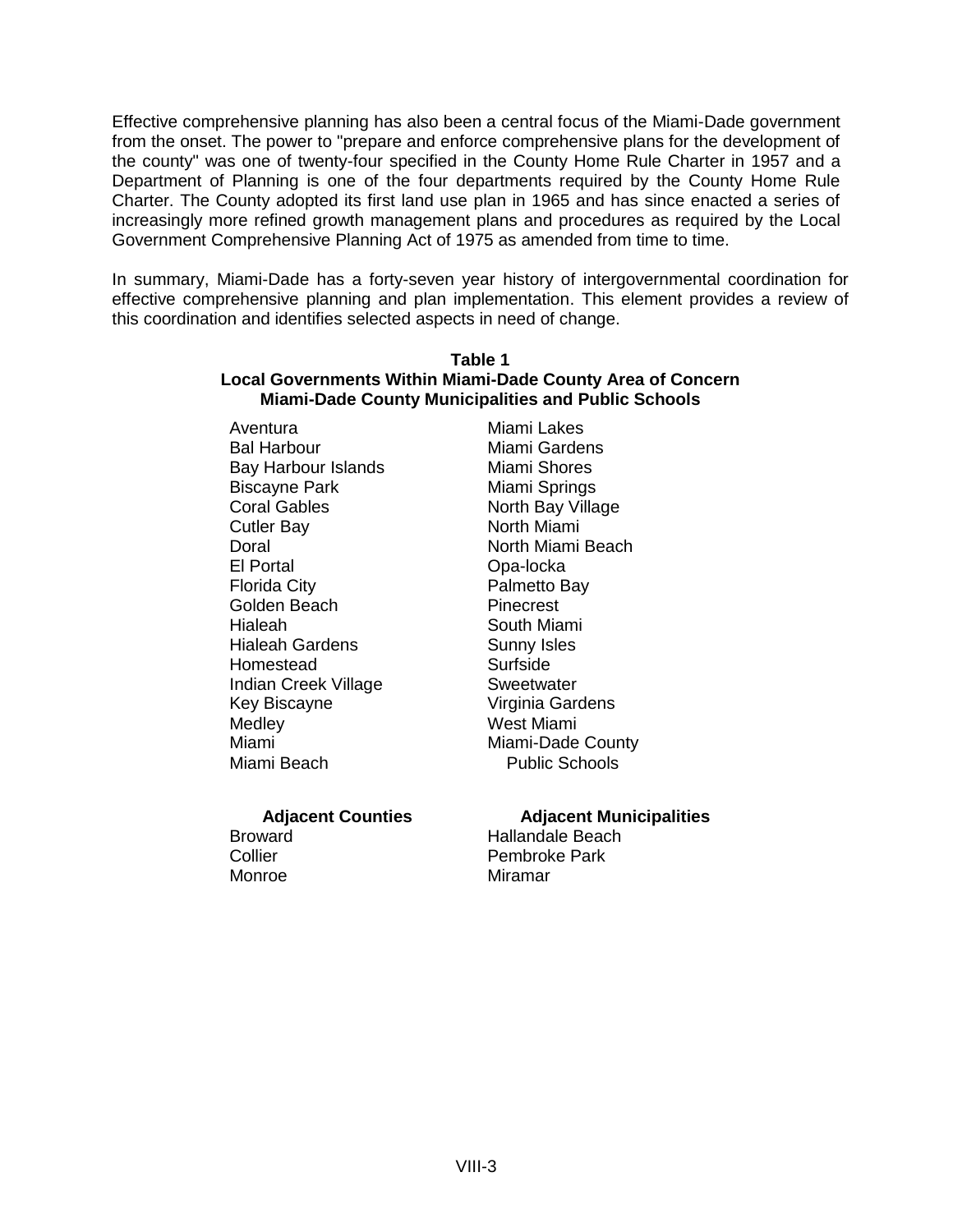### **Table 2**

|  | Regional, State and Federal Intergovernmental Coordination Participants |  |
|--|-------------------------------------------------------------------------|--|
|  |                                                                         |  |

| <b>ACHP</b>  | Advisory Council on Historic Preservation                 |
|--------------|-----------------------------------------------------------|
| FAA.         | <b>Federal Aviation Administration</b>                    |
| <b>FBT</b>   | <b>Florida Board of Trustees</b>                          |
| <b>FCC</b>   | <b>Federal Communications Commission</b>                  |
| <b>FDEO</b>  | Florida Department of Economic Opportunity                |
| <b>FDEP</b>  | Florida Department of Environmental Protection            |
| <b>FDOS</b>  | <b>Florida Department of State</b>                        |
| <b>FDOT</b>  | Florida Department of Transportation                      |
| <b>FFWC</b>  | Florida Fish and Wildlife Conservation Commission         |
| <b>FGO</b>   | Florida Governor's Office                                 |
| <b>FHWA</b>  | <b>Federal Highway Administration</b>                     |
| <b>FIND</b>  | Florida Inland Navigation District                        |
| FFWC-BME     | FFWC, Bureau of Marine Enforcement                        |
| <b>FPL</b>   | Florida Power and Light Company                           |
| <b>FIITF</b> | Florida (The) Internal Improvement Trust Fund             |
| <b>MDC</b>   | Miami-Dade College                                        |
| <b>MPO</b>   | Metropolitan (Transportation) Planning Organization       |
| <b>SFRPC</b> | South Florida Regional Planning Council                   |
| <b>SFRTA</b> | South Florida Regional Transportation Authority           |
| SFWMD        | South Florida Water Management District                   |
| <b>USFTA</b> | United States Federal Transit Administration              |
| <b>USCG</b>  | <b>United States Coast Guard</b>                          |
| <b>USEPA</b> | United States Environmental Protection Agency             |
| <b>USDA</b>  | United States Department of Agriculture                   |
| <b>USDOC</b> | United States Department of Commerce                      |
| <b>USDOD</b> | United States Department of Defense                       |
| <b>USDOI</b> | United States Department of Interior                      |
| <b>USDOT</b> | United States Department of Transportation                |
| <b>USHUD</b> | United States Department of Housing and Urban Development |

# **GOAL**

 $\overline{a}$ 

**USE INTERGOVERNMENTAL COORDINATION AS A MAJOR MEANS OF ENSURING CONSISTENCY AMONG LOCAL, COUNTY, REGIONAL AND STATE GOVERNMENT PLANS AND POLICIES AND OF IMPLEMENTING MIAMI-DADE COUNTY'S COMPREHENSIVE DEVELOPMENT MASTER PLAN.** 

**Objective ICE-1** 

**Maintain and improve coordination of planning, development and impact assessment among governmental entities with applicable responsibilities within Miami-Dade County's area of concern**<sup>1</sup>

<sup>&</sup>lt;sup>1</sup> See Table 1 for listing of governmental entities.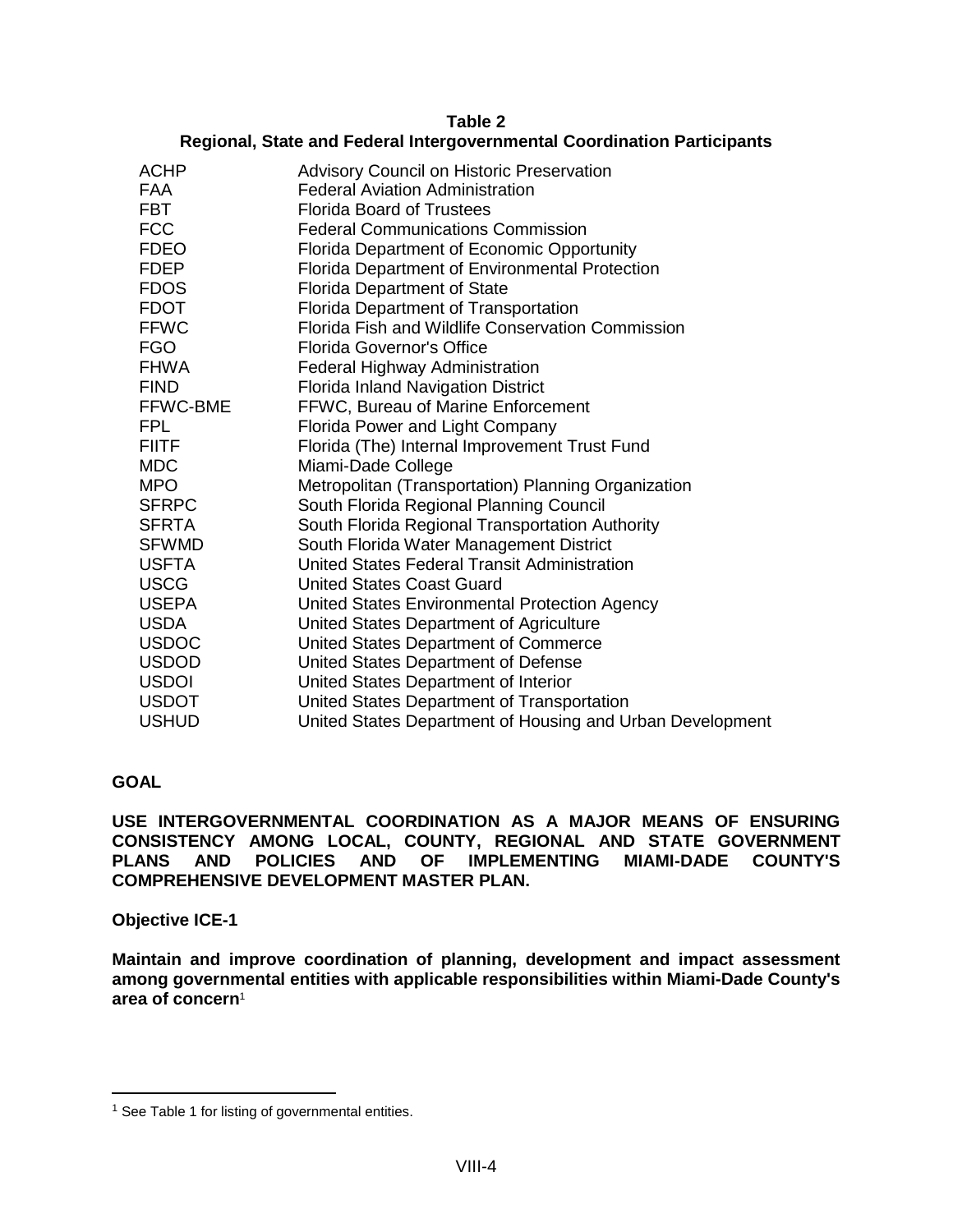- ICE-1A. Make full use of the coordination mechanisms built into the intergovernmental review and comment provisions of the Community Planning Act to seek consistency between the Miami-Dade County Comprehensive Development Master Plan (CDMP) and the local comprehensive plans of Miami-Dade municipalities; Broward, Collier and Monroe Counties; and the adjacent municipalities of Hallandale Beach, Pembroke Park and Miramar within Broward County.
- ICE-1B. Continue to utilize intergovernmental planning workshops to provide informal coordination of the Miami-Dade County Comprehensive Development Master Plan and the local comprehensive plans of Miami-Dade municipalities.
- ICE-1C. Continue to participate on the Miami-Dade County Planners' Technical Committee to better interpret and coordinate local comprehensive planning issues and processes with other local jurisdiction and agencies in Miami-Dade County, the South Florida Regional Planning Council and the Florida Department of Economic Opportunity.
- ICE-1D. In subsequent comprehensive plans, amendments and/or updates, seek to consider local, County agencies and regional comprehensive plans as necessary to better reflect Regional/County/City division of local and areawide comprehensive planning, development regulation and services provision, for consistency with the County's CDMP.
- ICE-1E. Review the effectiveness of the Development of County Impact procedures as a means of improving development coordination between Miami-Dade County and municipalities within the County.
- ICE-1F. Miami-Dade County shall consider compatibility with adopted land use plans of adjacent municipalities as a factor in reviewing proposed changes to the Land Use Plan map or to a municipal plan.
- ICE-1G. Provide for County-city exchange of notification and information of requests for change of zoning within the vicinity of unincorporated area municipal boundaries. Notice of requested zone changes and applications to amend the CDMP Land Use Plan map shall be provided to owners of record of real property and adjacent local governments, in accordance with applicable County procedures without regard to County boundaries.
- ICE-1H. Miami-Dade County shall continue coordinating with the Miami-Dade County Public Schools (MDCPS) through the Interlocal Agreement for Public School Facility Planning between Miami-Dade County and Miami-Dade County Public Schools, implementation of the Educational Element of the Comprehensive Development Master Plan, the Educational Compact and other appropriate means to improve service delivery to the community.
- ICE-1I. Miami-Dade County shall utilize the South Florida Regional Planning Council's nonbinding dispute resolution process when necessary to mediate the resolution of conflicts with other local governments and regional agencies, or may use alternative procedures, including agreements authorized by Section 163.3177(h)1a, F.S.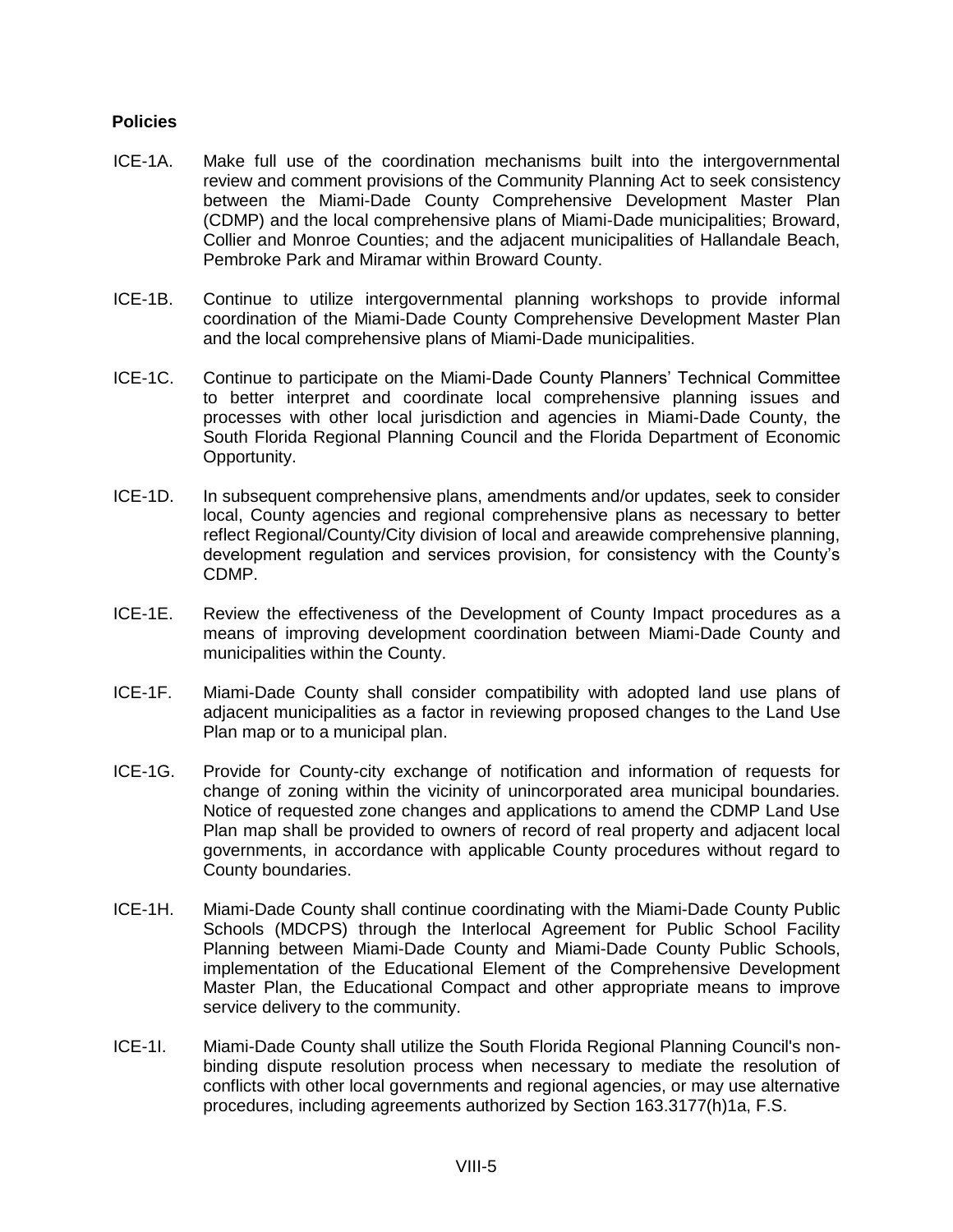- ICE-1J. Miami-Dade County shall increase interaction between its Metropolitan Planning Organization and those of Broward, Monroe and Palm Beach Counties and with Miami-Dade municipalities to improve intra-regional and intra-county transportation coordination and to coordinate strategies for strengthening international trade.
- ICE-1K. The Miami-Dade County Department of Regulatory and Economic Resources shall enhance water/land database sharing with the South Florida Water Management District.
- ICE-1L. Make use of informal or formal mediation processes when possible to resolve disputes arising from amendments to the Miami-Dade County Comprehensive Development Master Plan.
- ICE-1M. Encourage the development of a regional forum to address the needs and strategies for providing and developing public services and facilities as well as to enable intergovernmental review of regionally significant public facilities which involve locally unwanted land uses.
- ICE-1N. Support the establishment of a coordinated regional transit system for the transportation disadvantaged.
- ICE-1O. Promote a partnership among local governments, FDOT, and MPOs to meet intermodal and infrastructure needs of transportation systems such as advanced ROW acquisition and the demands of airports and seaports.
- ICE-1P. Miami-Dade County shall work cooperatively with other local governments to identify opportunities for affordable housing.
- ICE-1Q. Encourage the establishment of joint funding cycles for federal, State and local affordable housing programs.
- ICE-1R. Miami-Dade County and the Florida Board of Trustees, on behalf of Florida International University, shall abide by the Campus Development Agreement executed between the Florida Board of Trustees (formerly Regents) and Miami-Dade County on October 24, 1996, implementing the requirements of Section 1013.30(11)-(15), F.S., regarding campus master plans. The Campus Development Agreement may be amended from time to time pursuant to Section 1013.30(19), F.S.
- ICE-1S. Miami-Dade County and the Miami-Dade County Public Schools shall follow the procedures established in the adopted Interlocal Agreement for Public School Facilities Planning for coordination and collaborative planning and decision making of land uses; public school facilities siting, decision making on population projections, location and extension of public facilities subject to concurrency, and siting of facilities with a countywide significance.
- ICE-1T. During pre-development program planning and site selection activities, Miami-Dade County Internal Services Department and other facility and service providers shall coordinate with the Miami-Dade County Public School System to consider all reasonable opportunities to collocate new libraries, parks, and other public facilities with public schools, where compatible and the potential exists to create logical focal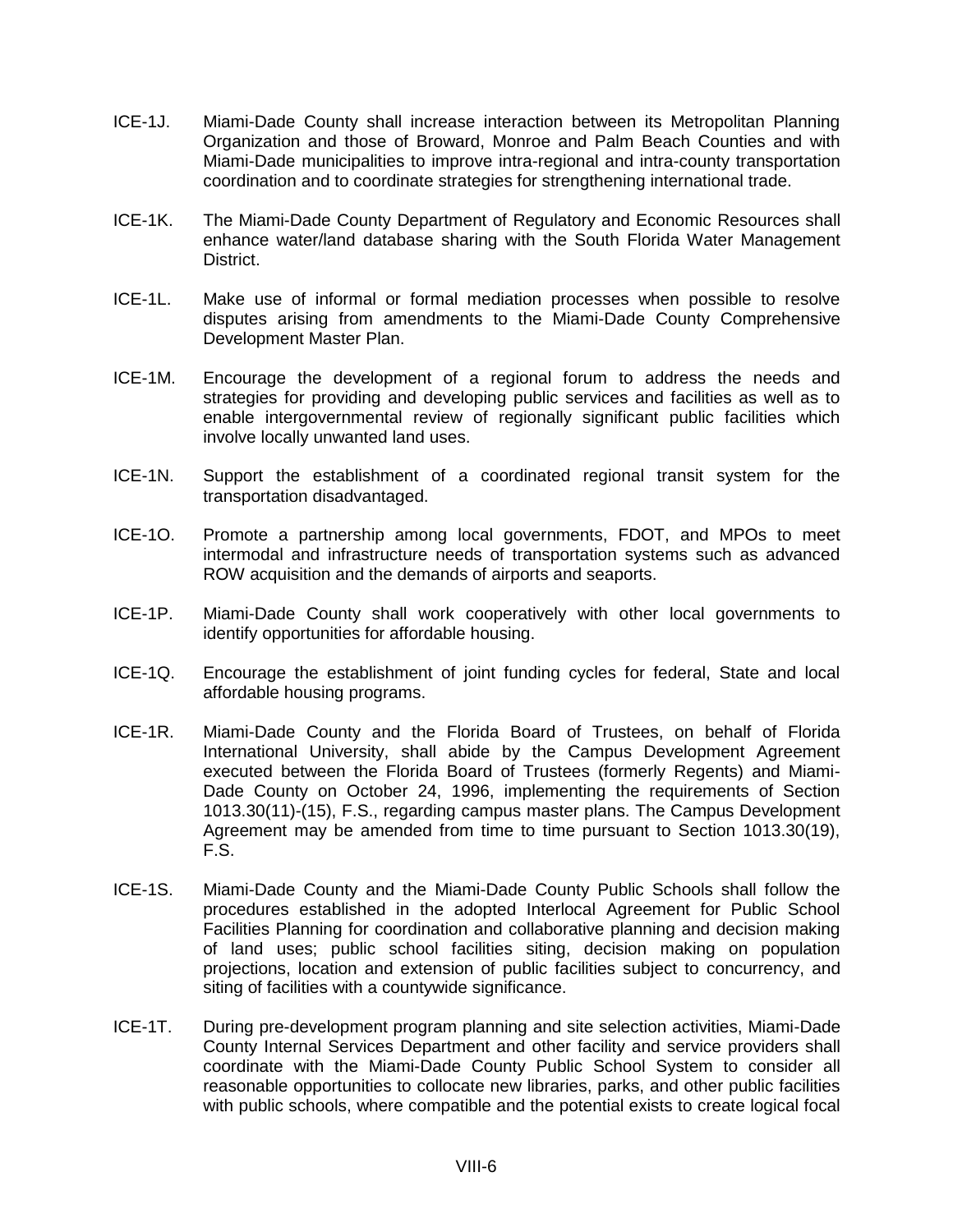points for community activity. Early review and coordination activities will be modified as necessary to timely consider these potentials.

ICE-1U. Miami-Dade County shall work cooperatively with the City of Miami to ensure consistent application of development regulations that provide for the seamless continuation of a recreational trail along the length of the Ludlam Trail Corridor for those portions of the corridor located within the boundary of the City of Miami.

### **Objective ICE-2**

#### **Coordinate with local, regional, and State entities with responsibility in the establishment of Level of Service Standards.**

- ICE-2A. Miami-Dade County shall continue to establish Level of Service Standards for areawide services Countywide and for local services within the unincorporated area.
- ICE-2B. Miami-Dade County shall continue to coordinate with the Miami-Dade County Public Schools and other parties the adopted Interlocal Agreement for Public School Facility Planning between Miami-Dade County and Miami-Dade County Public Schools and any amendments affecting public school concurrency.
- ICE-2C. Impacts on facilities of State, regional and local governments shall be included in impact fee ordinances which may be established by Miami-Dade County. These impact fees shall be applied to those geographic and jurisdictional areas which will benefit from the facilities funded by the fees. The area where each impact fee shall apply shall be determined by the Board of County Commissioners at the time said fee is established.
- ICE-2D. Miami-Dade County shall continue to coordinate with non-County entities having services planning and provision responsibilities in Miami-Dade County with respect to areawide and unincorporated area local Levels of Service:
	- State and federal roadways Florida Department of Transportation
	- Drainage South Florida Water Management District
	- Potable water supply South Florida Water Management District
	- Regional policies South Florida Regional Planning Council
	- Public educational facilities Miami-Dade County Public Schools
- ICE-2E. Utilize informal approaches and formal coordination mechanisms afforded by the inter-government review and comment provisions of the Community Planning Act to provide opportunities for Miami-Dade County municipalities to comment on the Level of Service for areawide services established by the County.
- ICE-2F. Miami-Dade County shall enter into an Interlocal Agreement with the Miami-Dade Expressway Authority to further implement the policies set forth in this Plan related to the SR-836/Dolphin Expressway southwest extension.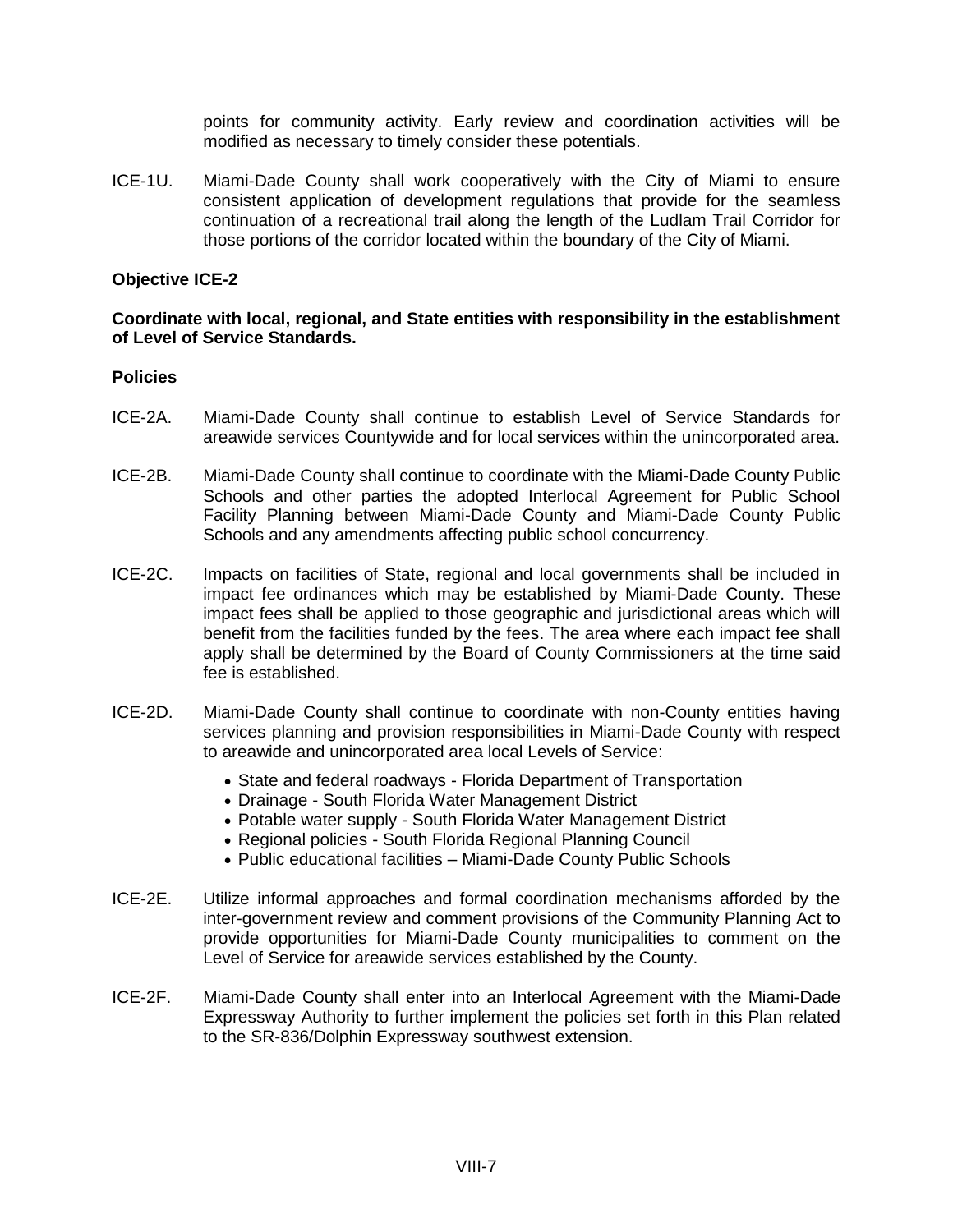**Encourage the use of interlocal agreements and municipal boundary changes to improve coordination of local development and the effective and efficient delivery of local services.** 

- ICE-3A. Promote the use of County-city interlocal agreements to provide for extrajurisdictional service deliveries where efficiency and effectiveness can be enhanced.
- ICE-3B. Miami-Dade County shall maintain procedures in the Code of Miami-Dade County providing for initiation and consideration of proposals for municipal incorporation, annexation, and other boundary changes, in accordance with provisions of the Miami-Dade County Charter. This Plan hereby adopts and incorporates by reference provisions of the Miami-Dade Charter regarding municipal incorporation, annexation and boundary changes, as authorized by Article VIII, Section 6 of the Florida Constitution. Moreover, with regard to municipalities newly created or approved for boundary change, the County shall seek to establish mutually acceptable arrangements with the municipality for the planning area, which may include contractual or other agreements regarding the delivery of public services, conduct or coordination of land use planning or development regulatory activities, or other governmental functions, consistent with the County Charter.
- ICE-3C. Utilize the following guidelines in analyzing the appropriateness of municipal boundary change proposals:
	- Comparative ability of County and city to provide adopted or proposed levels of service within the proposed area of change, apace with projected development.
	- Comparative County and city governmental costs to owners of typical properties within the proposed area and within the entire jurisdiction.
	- Comparative County and city net fiscal impacts based on analysis of estimates of facilities and services expenditures and major sources of revenue associated with the subject area.
	- Consistency of development proposed for the area with County and city comprehensive plans.
	- Geographical contiguity and logic of existing and proposed jurisdictional boundaries.
- ICE-3D. Encourage the establishment of formal agreements among the necessary governmental bodies to implement coordinated planning for the development of public facilities and services.
- ICE-3E. Development activities shall adhere to the guidelines, policies and provisions of applicable interlocal agreements.
- ICE-3F. Encourage the creation or development of a State and/or regional finance corporation that is empowered to enter into interlocal agreements with cities and counties to increase available credit for new and expanding businesses.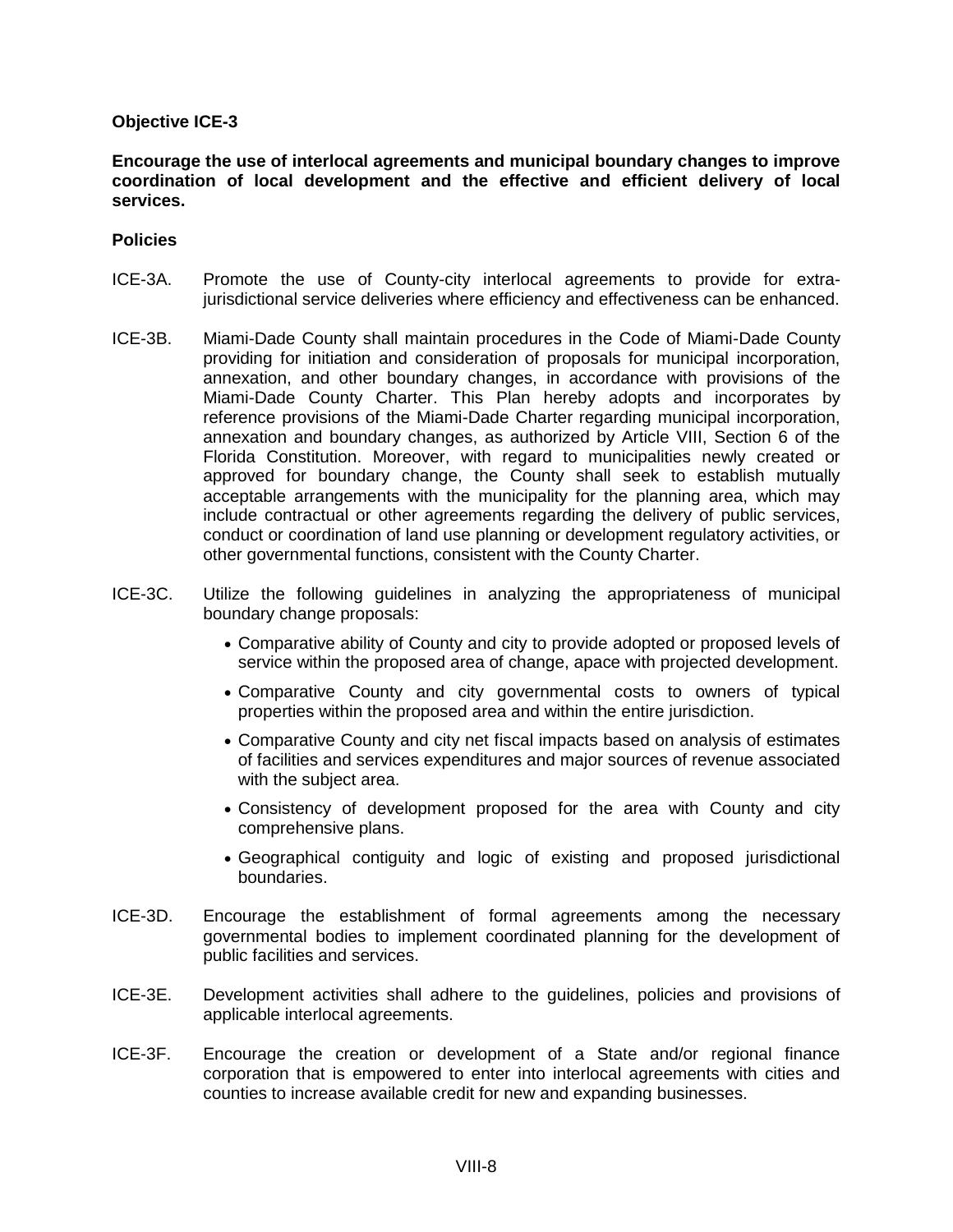- ICE-3G. Maintain and utilize the authority provided in the Miami-Dade County Home Rule Charter for the County to maintain, site, construct and/or operate public facilities in incorporated and unincorporated areas of the County. Furthermore, in order to protect and promote the health, safety, order, convenience, and welfare of the residents, the County shall retain regulatory control over land use, development and service delivery for all facilities of countywide significance as listed in Table 3. While the County reserves all rights provided by the Miami-Dade County Home Rule Charter, when siting facilities of countywide significance within the boundaries of an incorporated municipality, the County will consider the municipal comprehensive plan and development regulations, as well as the need for the public facility and suitable alternative locations. The County shall at a minimum retain the authority to enforce covenants accepted in connection with Comprehensive Development Master Plan (CDMP) or Zoning approvals to provide facilities of countywide significance in areas subsequently incorporated, or annexed into existing municipalities.
- ICE-3H. Miami-Dade County will maintain, as a particular area of attention in this planning program, the systematic review of the aesthetics and physical conditions along boundaries between incorporated municipalities and unincorporated areas in an effort to improve the appearance of these areas and the compatibility and transition between the adjoining communities. Miami-Dade County will similarly review and approve changes to the land use, development and zoning of properties that surround facilities of countywide significance, as listed in the Table 3, in an effort to maintain or improve the compatibility and transition between the adjoining properties and the facilities. Formal agreement to conduct these reviews or to implement the resulting recommendations will be proposed as warranted.

| <b>Department/Facility</b>                                                                                                             | <b>Address</b>                                                      | <b>Municipality If</b><br><b>Applicable</b> |
|----------------------------------------------------------------------------------------------------------------------------------------|---------------------------------------------------------------------|---------------------------------------------|
| <b>Miami-Dade Water and Sewer Department</b><br>(WASD)                                                                                 |                                                                     |                                             |
| Hialeah/Preston WTP                                                                                                                    | 1100 West 2 Ave                                                     | <b>Hialeah</b>                              |
| Alexander Orr WTP                                                                                                                      | 6800 SW 87 Ave                                                      | Miami-Dade                                  |
| North District WWTP                                                                                                                    | 2575 NE 151 St                                                      | North Miami                                 |
| <b>Central District WWTP</b>                                                                                                           | 3989 Rickenbacker Cswy                                              | Miami                                       |
| South District WWTP                                                                                                                    | 8950 SW 232 St                                                      | Miami-Dade                                  |
| Hialeah Reverse Osmosis WTP                                                                                                            | NW 166 St & 102 Av<br>(under construction)<br>completion June 2013) | Hialeah                                     |
| South Miami Heights WTP                                                                                                                | 11800 SW 208 Street<br>(Proposed)                                   | Miami-Dade                                  |
| Existing and Proposed wellfields and elevated tanks under the authority of WASD<br>Regional Pump Stations as may be identified by WASD |                                                                     |                                             |
| Parks, Recreation and Open Spaces Department (PROS)                                                                                    |                                                                     |                                             |

| Table 3 |                                              |
|---------|----------------------------------------------|
|         | <b>Facilities of Countywide Significance</b> |

| Metropolitan Parks – As located by PROS     | Various |
|---------------------------------------------|---------|
| Natural Area Preserves – As located by PROS | Various |
| Greenways – As located by PROS              | Various |
| Special Activity Areas – As located by PROS | Various |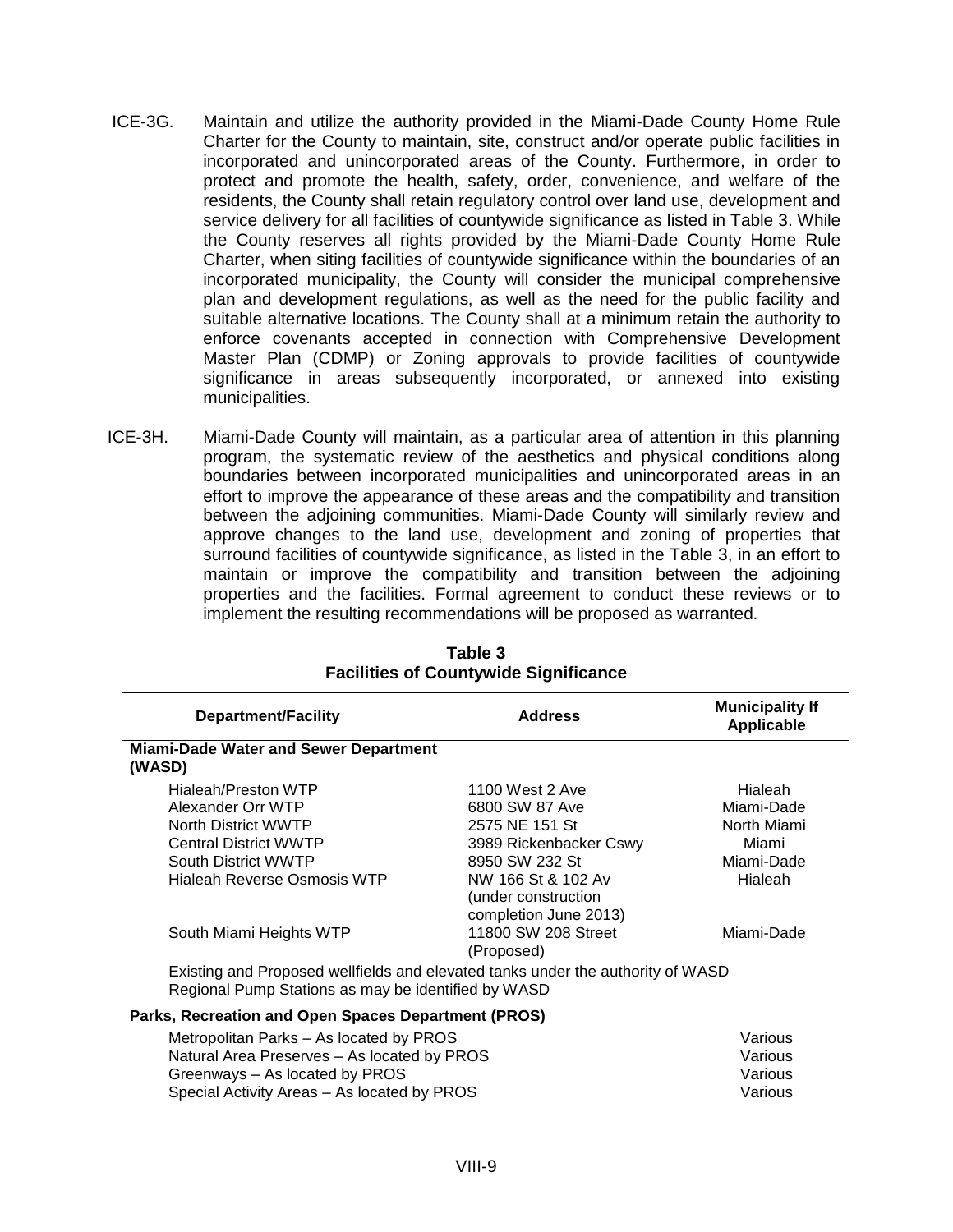| <b>Department/Facility</b>                                                   | <b>Address</b>                  | <b>Municipality If</b><br><b>Applicable</b> |
|------------------------------------------------------------------------------|---------------------------------|---------------------------------------------|
| District Parks - As located by PROS                                          |                                 | Various                                     |
| <b>Corrections</b>                                                           |                                 |                                             |
| <b>Pre-Trial Detention Center</b>                                            | 1321 NW 13 St                   | Miami                                       |
| <b>Women's Detention Center</b>                                              | 1401 NW 7 Ave                   | Miami                                       |
| <b>Turner Guilford Knight Correctional</b><br>Center                         | 7000 NW 41 St                   | Miami                                       |
| <b>Training and Treatment Center</b><br><b>Metro West Detention Center</b>   | 6950 NW 41 St<br>13850 NW 41 St | Miami<br>Miami                              |
| <b>Public Health Trust</b>                                                   |                                 |                                             |
| Jackson Memorial Hospital                                                    | 1611 NW 12 Ave                  | Miami                                       |
| Jackson South Community Hospital                                             | 9333 SW 152 St                  | Miami-Dade                                  |
| <b>Jackson North Medical Center</b>                                          | 160 NW 170 Street               | North Miami                                 |
| <b>Ports and Airports</b>                                                    |                                 | Beach                                       |
| Seaport                                                                      | 1015 North America Way          | Miami                                       |
| Miami International Airport                                                  | 4200 NW 21 Street               | Miami-Dade                                  |
| Opa Locka Airport                                                            | 4051 NW 145 Street              | Miami-Dade/Opa-<br>Locka                    |
| Kendall-Tamiami Executive Airport                                            | 12800 SW 145 Avenue             | Miami-Dade                                  |
| <b>Homestead General Aviation Airport</b>                                    | 28700 SW 217 Avenue             | Miami-Dade                                  |
| Homestead Air Reserve Base                                                   | 29050 Coral Sea Blvd            | Miami-Dade                                  |
| Other facilities as may be identified by the Aviation or Seaport Departments |                                 |                                             |
| <b>Vizcaya Museum and Gardens</b>                                            | 3251 South Miami Ave            | Miami                                       |
| <b>Deering Estate</b>                                                        | 16701 SW 72 Avenue              | Palmetto Bay                                |
| <b>Ludlam Trail Corridor District</b>                                        |                                 | Miami, Miami-Dade                           |
| <b>Miami-Dade Zoological Park and Gardens</b><br>(aka Zoo Miami)             | 12400 SW 152 Street             | Miami-Dade                                  |
| Zoo Miami Entertainment Area I                                               | 12400 SW 152 Street             | Miami-Dade                                  |
| Zoo Miami Entertainment Area II                                              | 12300 SW 152 Street             |                                             |
| <b>Miami-Dade Police Department</b>                                          |                                 | Miami-Dade                                  |
| <b>Training Bureau Metro Training Center</b>                                 | 9601 NW 58 Street               | Doral                                       |
| <b>MDPD Headquarters Complex</b>                                             | 9105 NW 25 Street               | Doral                                       |
| Other facilities as may be identified by the Police Department               |                                 |                                             |
| <b>Miami-Dade Fire Rescue Department</b>                                     |                                 |                                             |
| <b>Headquarters, Emergency Operations</b><br>Center, & Training Complex      | 9300 NW 41 Street               | Doral                                       |
| Other facilities as may be identified by the Fire Rescue Department          |                                 | Various                                     |
| <b>Florida Power and Light</b>                                               |                                 |                                             |
| <b>Cutler Plant</b>                                                          | 14925 SW 67 Avenue              | Palmetto Bay                                |
| <b>Turkey Point Plant (Fossil)</b>                                           | 9700 SW 344 Street              | Miami-Dade                                  |
| <b>Turkey Point Plant Nuclear</b><br>9760 SW 344 Street<br>Miami-Dade        |                                 |                                             |
| Department of Public Works and Waste Management<br><b>Resources Recovery</b> | 6990 NW 97 Avenue               | Doral                                       |
| North Dade Landfill                                                          | 21300 NW 47 Avenue              | Miami-Dade                                  |
| South Dade Landfill                                                          | 24000 SW 97 Avenue              | Miami-Dade                                  |
| Old South Dade Landfill (Closed)                                             | 24800 SW 97 Avenue              | Miami-Dade                                  |
| 58 Street Landfill / Household                                               | 8831 NW 58 Street               | Miami-Dade                                  |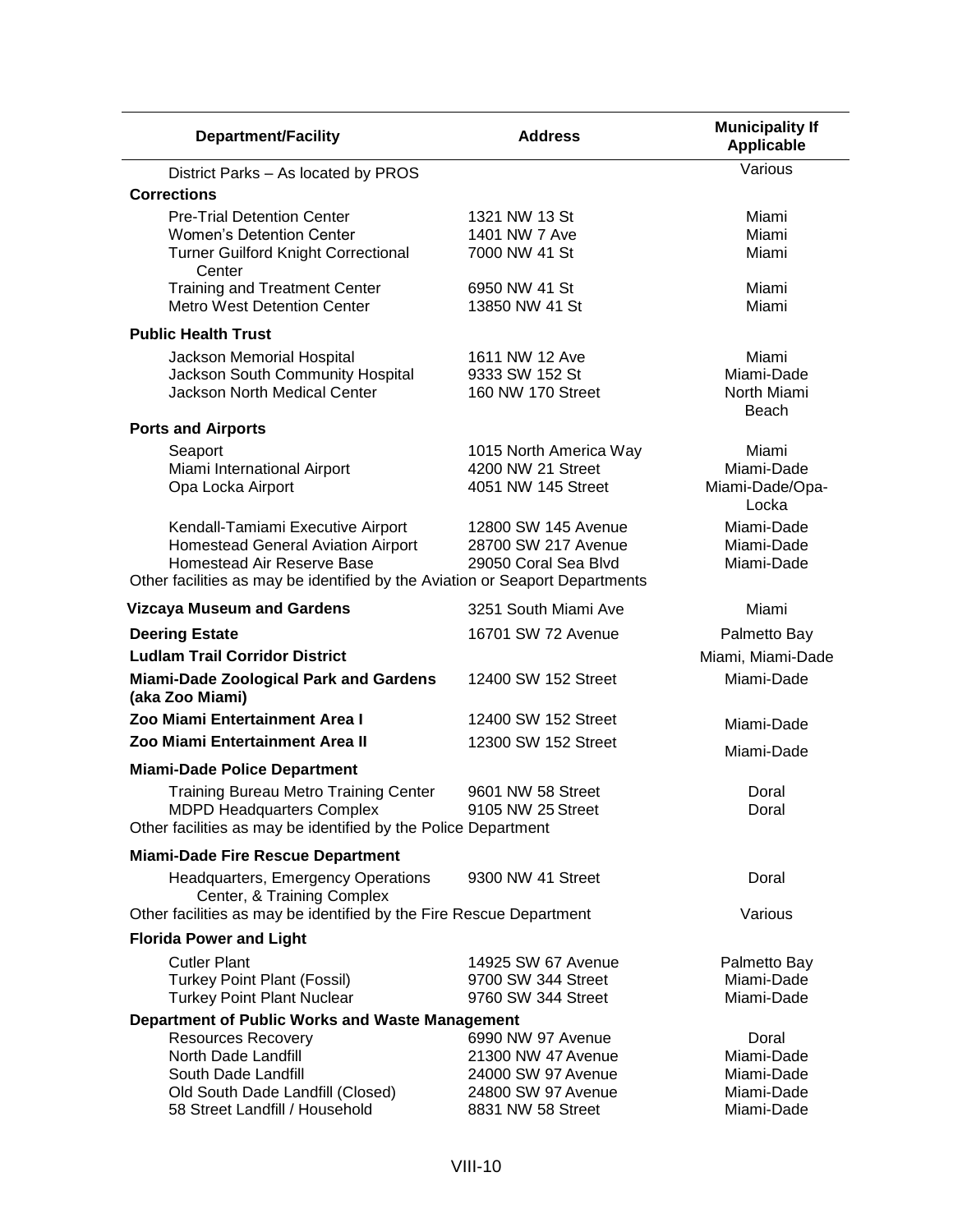| <b>Department/Facility</b>                                                                                                                                                                                                                    | <b>Address</b>                 | <b>Municipality If</b><br>Applicable |  |
|-----------------------------------------------------------------------------------------------------------------------------------------------------------------------------------------------------------------------------------------------|--------------------------------|--------------------------------------|--|
| <b>Hazardous Waste Facility</b>                                                                                                                                                                                                               |                                |                                      |  |
| <b>Northeast Transfer Station</b>                                                                                                                                                                                                             | 18701 NE 6 Avenue              | Miami-Dade                           |  |
| <b>West Transfer Station Areas</b>                                                                                                                                                                                                            | 2900 SW 72 Avenue              | Miami-Dade                           |  |
| <b>Central Transfer Station Areas</b>                                                                                                                                                                                                         | 1150 NW 20 St                  | Miami                                |  |
| Trash and Recycling Stations as may be identified by the Department of Public<br>Works and Waste Management                                                                                                                                   |                                |                                      |  |
| <b>Miami-Dade Transit</b>                                                                                                                                                                                                                     |                                |                                      |  |
| Miami Intermodal Center                                                                                                                                                                                                                       |                                | Miami                                |  |
| Current and future Metrorail station facilities as identified by Miami-Dade Transit<br>Miami-Dade County bus depots, Transit Centers, rail terminals, and transportation<br>maintenance facilities as may be identified by Miami-Dade Transit |                                |                                      |  |
| Unincorporated areas located within the Miami-Dade County Transportation<br>Infrastructure Improvement District as defined in Section 2-2363 of the Code.                                                                                     | Miami-Dade                     |                                      |  |
| American Dream Miami                                                                                                                                                                                                                          | North of NW 178 Street between |                                      |  |
|                                                                                                                                                                                                                                               | the Turnpike and I-75          | Miami-Dade                           |  |
| Application No. 6 May 2016 CDMP                                                                                                                                                                                                               | Between NW 170 Street and NW   | Miami-Dade                           |  |
| <b>Cycle Properties</b>                                                                                                                                                                                                                       | 180 Street, and between the    |                                      |  |
|                                                                                                                                                                                                                                               | Turnpike and I-75              |                                      |  |

# **Maintain consistent and coordinated planning and management of major natural resources within areas with multi-government jurisdictional responsibilities.**

- ICE-4A. Continue Miami-Dade County's role as the primary local government responsible for Biscayne Bay Aquatic Preserve planning and management.
- ICE-4B. Miami-Dade County shall encourage the South Florida Water Management District and the Florida Department of Environmental Protection to coordinate and fund joint Miami-Dade/Monroe County management planning for the Card Sound portion of the Biscayne Bay Aquatic Preserve.
- ICE-4C. The Miami-Dade County Department of Regulatory and Economic Resources shall continue to coordinate with U.S. Department of Interior and Florida Governor's Office in the refinement, updating and implementation of management policies and regulations for the Big Cypress Preserve and Area of Critical State Concern.
- ICE-4D. Miami-Dade County through its planning, zoning, permitting and capital improvements processes shall continue to cooperate with the Florida Department of Economic Opportunity, the South Florida Water Management District, Everglades National Park, Biscayne National Park and the U.S. Army Corps of Engineers in implementing adopted County, State and federal plans to manage and restore the environmentally sensitive Everglades.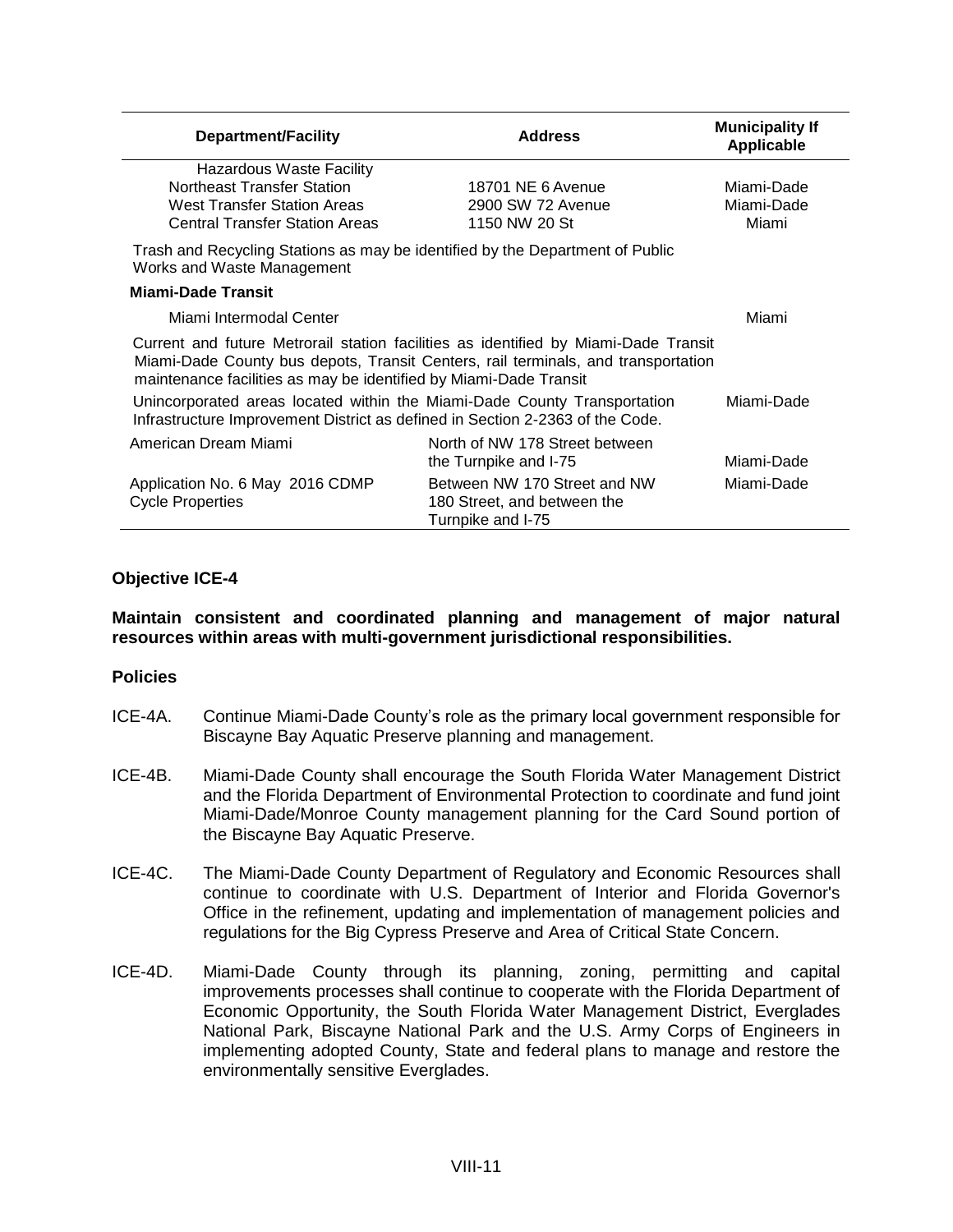- ICE-4E. Miami-Dade County shall promote better coordination of land use, natural resources and water supply planning, with special attention to approaches involving the management of the ecosystem.
- ICE-4F. It is the policy of Miami-Dade County to coordinate with the South Florida Water Management District (SFWMD) in its water supply and management planning and permitting processes, Miami-Dade County's adopted population projections, spatial characteristics of the CDMP Land Use Plan map, and policies of the CDMP Land Use, Water, Sewer and Solid Waste, Conservation, and Coastal Management Elements. It is further County policy to accommodate future projected population and economic growth by utilizing the range of alternative water supply technologies outlined under CDMP Water and Sewer Sub-element Objective WS-6 and identified in the current Water Use Permit, including sources from expanded and/or new Floridan Aquifer wellfields, Floridian Aquifer storage and recover (ASR) techniques, water conservation methods, water reclamation, water and wastewater reuse and other advanced technologies.

#### **Initiate and support cooperative inter-jurisdictional approaches to special intra-regional planning needs.**

- ICE-5A. Miami-Dade County shall request the South Florida Regional Planning Council to coordinate the planning for intra-regional issues as the need arises.
- ICE-5B. Miami-Dade County shall work with the South Florida Water Management District to coordinate regional plans and programs, including the Lower East Coast Regional Water Supply Plan, the Surface Water Improvement and Management Plan for Biscayne Bay, the Biscayne Bay Regional Restoration Coordination Team Action Plan, and the Comprehensive Everglades Restoration Plan, with Miami-Dade County plans and programs.
- ICE-5C. Miami-Dade County shall continue to participate in regional resource planning and management activities undertaken by State, federal and regional agencies addressing natural resources, such as water supply and fish and wildlife, and economic development and service delivery functions, as such activities may be initiated from time to time. These include, but are not limited to resource planning and management activities of Everglades National Park, Biscayne National Park, the South Florida Ecosystem Restoration Task Force, and the Water Resources Advisory Commission; water management and supply plans prepared by the South Florida Water Management District; and the Comprehensive Everglades Restoration Plan; and the County will cooperate with adjacent counties and municipalities in similar activities that they may initiate.
- ICE-5D. In the conduct of its infrastructure and service planning and development function, including transportation, water, sewer and solid waste disposal functions, Miami-Dade County shall consider entering into cooperative agreements with adjacent counties and municipalities in adjacent counties where such arrangements are operationally, financially or environmentally beneficial.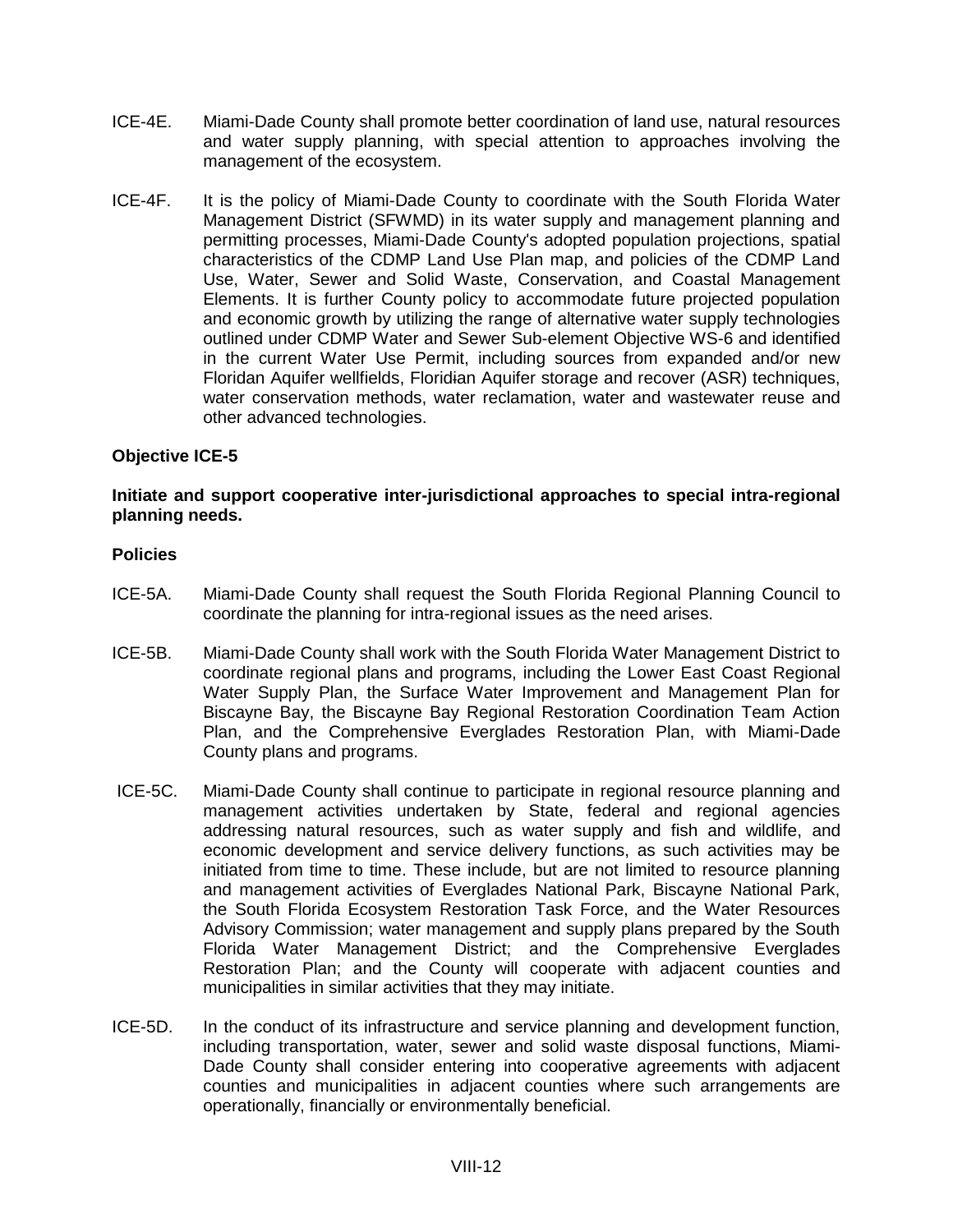- ICE-5E. In its development of future potable water supplies and the County's Water Supply Facilities Work Plan as outlined in Objective WS-7, Miami-Dade County shall consider, and be compatible, with the goals of the South Florida Water Management District's *Lower East Coast Regional Water Supply Plan*.
- ICE-5F. The County shall continue participation in the Southeast Florida Regional Climate Change Compact and shall coordinate with other agencies, local municipalities, and the private sector to develop initiatives and goals to address climate change mitigation and adaptation. Climate change related goals that support regional climate change objectives shall be integrated into the CDMP as appropriate.
- ICE-5G. All County departmental master plans and strategic business plans shall include and prioritize climate change mitigation and adaptation strategies. Climate change related amendments shall be recommended through the next feasible, regularly scheduled amendment process or departmental master plan update for each respective planning document.
	- a) Each County department shall consider extending planning horizons (i.e. 30, 50, 75-year plans) as appropriate to adequately address the projected longterm climate change impacts into resource allocation recommendations.
	- b) All new departmental climate change policies and programs shall be monitored for effectiveness.

### **Coordinate the designation of new disposal sites for dredged spoils in the coastal area with government agencies with spoils disposal responsibilities.**

# **Policies**

- ICE-6A. Continue to work cooperatively with the Florida Inland Navigation District, the U.S. Army Corps of Engineers, and other appropriate State and federal agencies and the public in providing for or identifying disposal sites for dredged spoils in the coastal area for local governments with spoils disposal responsibilities.
- ICE-6B. Disputes or conflicts arising between a coastal local government and a public agency seeking a disposal site for dredged spoils shall be resolved through zoning or permitting process.

# **Objective ICE-7**

**Encourage the achievement of a coordinated strategy for regional economic development that addresses opportunities and threats and promotes assets in South Florida for sports and entertainment, international business, tourism and other economic development activities.**

#### **Policies**

ICE-7A. Conduct or promote collaborative research efforts to better understand the impacts and benefits of sports and entertainment, international business, tourism and other economic development activities.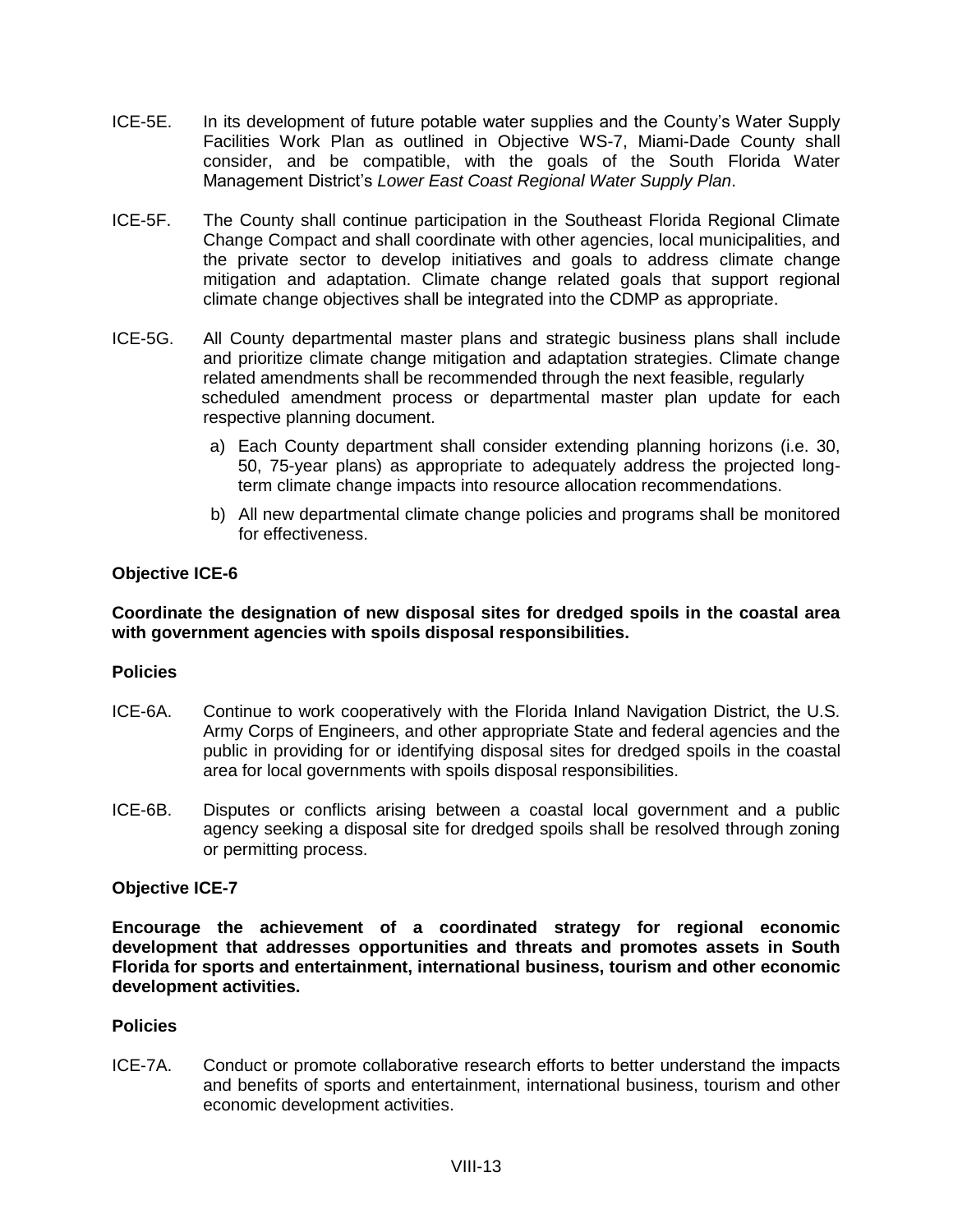- ICE-7B. Encourage the development of a South Florida Regional International Affairs Consortium to address regional issues concerned with international trade and business and other cooperative arrangements with South Florida local and regional governmental entities to promote socially and environmentally sound economic development of the region.
- ICE-7C. Promote the integration of economic development efforts with Statewide initiatives including Enterprise Florida.

**Ensure adequate and timely shelter within the region for those residing in hurricane evacuation areas by encouraging all levels of government to work together.** 

#### **Policies**

- ICE-8A. Encourage local governments and federal, State and regional agencies to protect the population by developing a system of emergency communication on roadways including electronically-controlled message signs and a radio station to broadcast highway conditions.
- ICE-8B. Promote the establishment and maintenance of mutual aid agreements among local governments to protect the population.
- ICE-8C. The Miami-Dade County Department of Regulatory and Economic Resources and the Office of Emergency Management shall facilitate the coordination of emergency planning issues by increasing interaction.
- ICE-8D. Encourage local, regional, State and federal agencies and organizations to work together in evaluating the existing criteria for designating places for shelter and reaching consensus. Such criteria should include but not be limited to: locations of shelter; structural integrity of shelter; space provided per person; and availability of essential provisions.
- ICE-8E. Promote the coordination by federal, State, regional and local agencies of a public information and awareness program concerning various types of hazards and appropriate response.

# **Monitoring Program**

In order to enable the preparation of the periodic evaluation and appraisal of the comprehensive plan required by Section 163.3191, Florida Statutes (F.S.), the criteria requires that local comprehensive plans should contain adopted procedures for monitoring and evaluating the implementation of the Plan. This section outlines the substantive components of Miami-Dade County's monitoring program pertinent to the objectives, policies and parameters referenced in the Intergovernmental Coordination Element.

An important part of the implementation of the Intergovernmental Coordination Element will be the programs for monitoring of progress and evaluation of accomplishments. These programs are set forth in the following section. The monitoring program will consist of periodic reviews of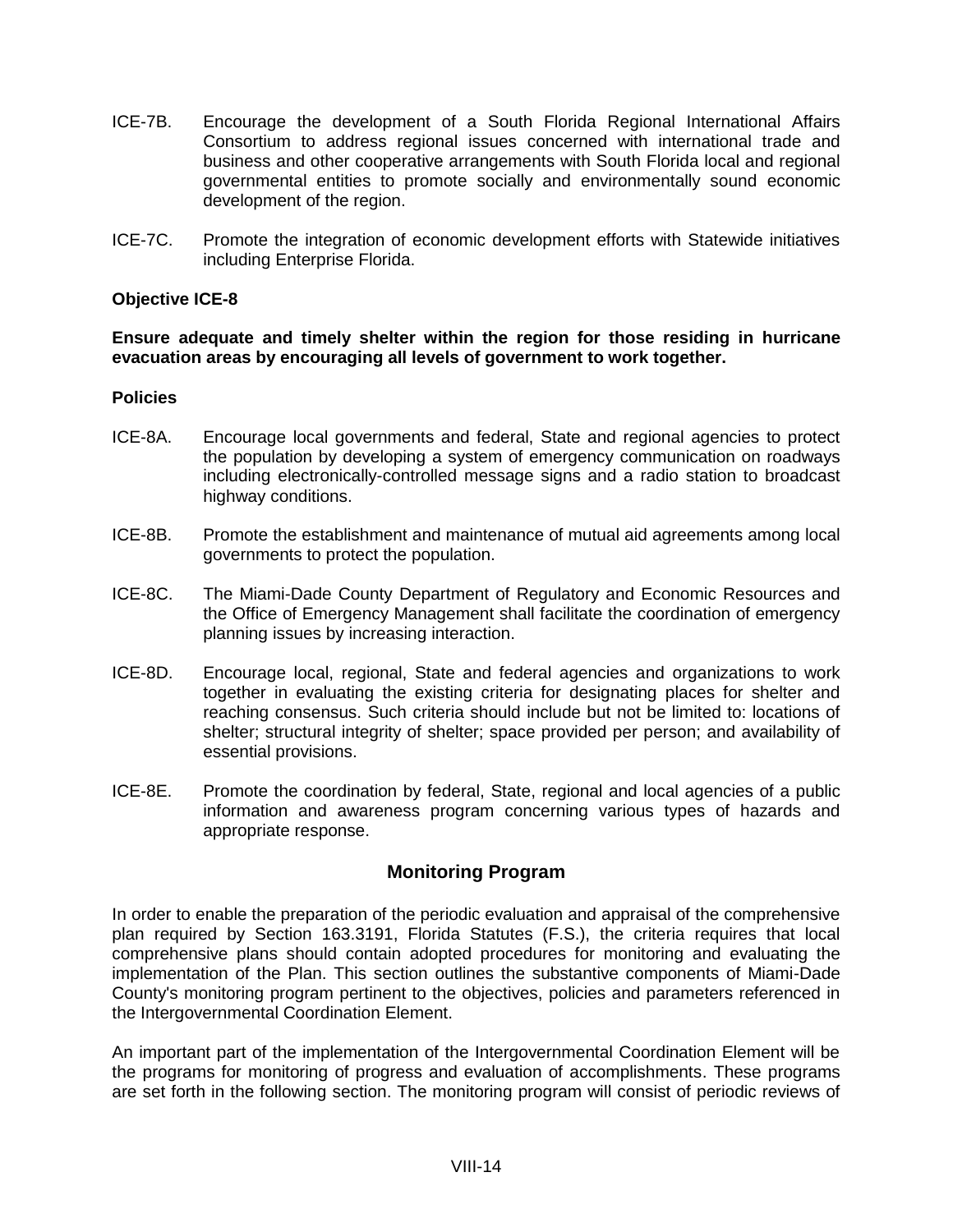the measurable objectives. The intervals for these reviews and the assignment of responsibility are described below.

# **Intervals**

The periodic reviews of measurable objectives will occur on these schedules: Biennially and at other appropriate intervals.

# **Biennially - The following will be measured following each Comprehensive Development Master Plan biennial amendment cycle:**

# **Objective ICE-1.**

- Number and significance of comments made to and responses received from Miami-Dade municipalities, adjacent counties and adjacent-county adjacent municipalities in conjunction with review of amendments to the Miami-Dade County Comprehensive Development Master Plan and the comprehensive plans of the other entities.
- Use of non-binding dispute resolution process when necessary to resolve disputes.
- Increased frequency of planning workshops and level of attendance as indication of usefulness.
- Increased frequency of joint meetings of technical committees of the Metropolitan Planning Organizations of Miami-Dade, Broward, and Palm Beach counties to deal with regional transportation issues.
- Usage of Development of County Impact procedures to coordinate development with inter-jurisdictional impact.

# **Objective ICE-2.**

 Continued use of areawide and unincorporated area Level of Service Standards as contained in the Capital Improvements Element of the Comprehensive Development Master Plan.

# **Objective ICE-3.**

- Application of guidelines in review of municipal annexation requests.
- Usage of formal agreements among the necessary governmental bodies for effective and efficient delivery of services.

# **Objective ICE-4.**

- Continued participation by County agencies in the Comprehensive Everglades Restoration Plan (CERP) planning and management review teams consisting of interagency from three levels of government, local, state and federal.
- Continued participation by County agencies in development of water supply plans as periodically developed by the South Florida Water Management District.

# **Objective ICE-5.**

 Continued participation by County agencies in the development and implementation of regional plans and programs.